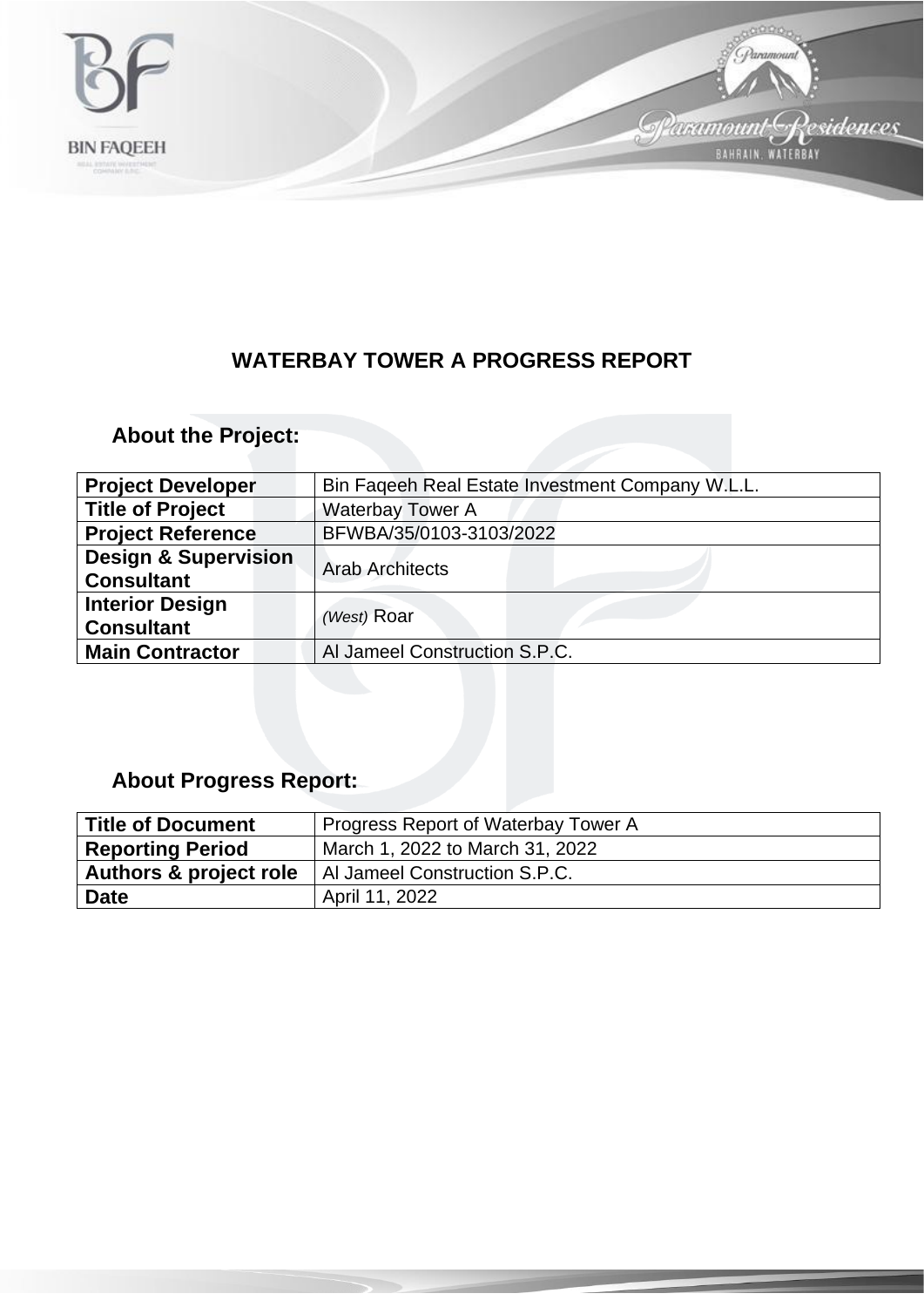

|                                                              | <b>PERCENTAGE</b>              |                |  |  |
|--------------------------------------------------------------|--------------------------------|----------------|--|--|
| <b>DESCRIPTION</b>                                           | $(\%)$ OF<br><b>COMPLETION</b> | <b>REMARKS</b> |  |  |
| <b>TOWER A (FRONT AND REAR PORTIONS)</b>                     |                                |                |  |  |
| <b>SUB STRUCTURE</b>                                         | 100%                           | Completed      |  |  |
| <b>SUPER STRUCTURE</b>                                       |                                |                |  |  |
| Structural 1 <sup>st</sup> and 10 <sup>th</sup> Floors<br>1. | 100%                           | Completed      |  |  |
| 2.<br><b>Structural Roof Floor</b>                           | 100%                           | Completed      |  |  |
| 3.<br><b>Block Works</b>                                     |                                |                |  |  |
| Basement - 1,2 and 3<br>a.                                   | 100%                           | Completed      |  |  |
| $\mathbf{b}$ .<br><b>Ground Floor</b>                        | 88%                            | In Progress    |  |  |
| 1st Floor<br>c.                                              | 95%                            | In Progress    |  |  |
| $2nd$ Floor<br>d.                                            | 95%                            | In Progress    |  |  |
| 3rd Floor<br>e.                                              | 95%                            | In Progress    |  |  |
| f.<br>4 <sup>th</sup> Floor                                  | 95%                            | In Progress    |  |  |
| 5 <sup>th</sup> Floor<br>g.                                  | 95%                            | In Progress    |  |  |
| 6 <sup>th</sup> Floor to 10 <sup>th</sup> Floor<br>h.        | 98%                            | In Progress    |  |  |
| <b>Roof Floor</b><br>a.                                      | 95%                            | In Progress    |  |  |
| <b>Plastering Works</b><br>4.                                |                                |                |  |  |
| a. Basement $-1$ , 2 and 3                                   | 100%                           | Completed      |  |  |
| <b>Ground Floor</b><br>b.                                    | 5%                             | In Progress    |  |  |
| 1st Floor to 10th Floor<br>c.                                | 85%                            | In Progress    |  |  |
| d.<br><b>Roof Floor</b>                                      | 90%                            | In Progress    |  |  |
| Primer, Putty and 1 <sup>st</sup> Coat Paint (Ceiling)<br>5. |                                |                |  |  |
| Basement $-1$ , 2 and 3<br>a.                                | 100%                           | Completed      |  |  |
| <b>Ground Floor</b><br>b.                                    | 10%                            | In Progress    |  |  |
| Primer, Putty and 1st Coat Paint (Wall)<br>6.                |                                |                |  |  |
| Basement $-1$ , 2 and 3<br>a.                                | 60%                            | In Progress    |  |  |
| <b>Ground Floor</b><br>b.                                    | 10%                            | In Progress    |  |  |
| <b>MEP Services for Walls</b><br>7.                          |                                |                |  |  |
| a. Basement - 2 and 3                                        | 49%                            | In Progress    |  |  |
| b. Basement-1                                                | 53%                            |                |  |  |
| <b>Ground Floor</b><br>c.                                    | 20%                            | In Progress    |  |  |
| 1st Floor<br>d.                                              | 70%                            | In Progress    |  |  |
| 2 <sup>nd</sup> Floor<br>e.                                  | 60%                            | In Progress    |  |  |
| f.<br>3rd Floor                                              | 60%                            | In Progress    |  |  |
| 4 <sup>th</sup> Floor<br>g.                                  | 60%                            | In Progress    |  |  |
| 5 <sup>th</sup> Floor<br>h.                                  | 50%                            | In Progress    |  |  |
| i.<br>6 <sup>th</sup> Floor                                  | 50%                            | In Progress    |  |  |
| 7 <sup>th</sup> Floor                                        | 50%                            | In Progress    |  |  |
| 8 <sup>th</sup> Floor<br>k.                                  | 50%                            | In Progress    |  |  |
| 9th Floor                                                    | 50%                            | In Progress    |  |  |
| m. 10th Floor                                                | 50%                            | In Progress    |  |  |
| Roof Floor<br>n.                                             | 3%                             | In Progress    |  |  |

Sparamount Residences

**Comment** 

*J. Paramount*